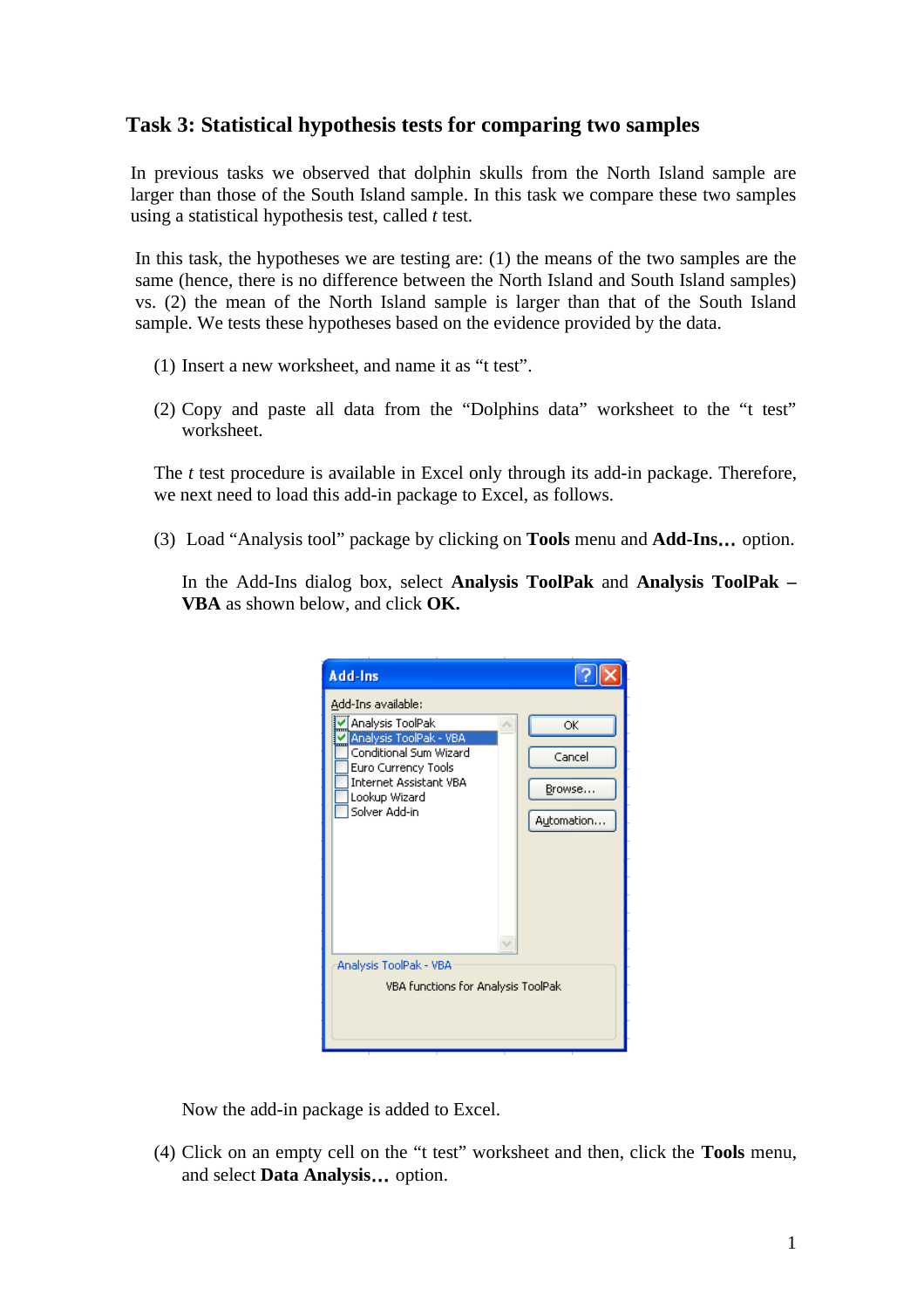(5) In the **Data Analysis** window, select the **t-Test: Two-Sample Assuming Equal Variances** option in the **Analysis Tools** box. Click **OK.**



(As you have seen above, there are two other options in *t* test procedures.

The **Paired Two Sample for Means** option should be used when the two samples tested are actually the same sample, for example, when the same subjects were treated in two different ways and we want to compare the mean effects of these two treatments on the subjects.

The **Two-Sample Assuming Unequal Variances** option should be used when we know that variances of the two samples tested are different.

In this task, we assume that the variances of our two samples are not different. This is because in Tasks 1 and 2 we have observed that the standard deviations and the spread of our two samples are similar in  $X1 \sim X6$ .

Alternatively, we can also use a statistical hypothesis test to see if our assumption of the equal variances here is appropriate or not. However, such testing procedures are unfortunately only taught at university level. Hence, for now we need to assume the equal variances based on our observation.)

(6) We first compare the means of X1. In the following window,

## in the **Input** area,

 select the 13 X1 values of the North Island sample for the **Variable 1 Range** box, and the 46 X1 values of the South Island sample for the **Variable 2 Range** box.

Enter **0** for the **Hypothesized Mean Difference** box and **0.05** for the **Alpha** box.

## In the **Output options** area,

Click on the **Output Range** option and then, select an empty cell on the "t test" worksheet in the **Output Range** box, as shown on the following page.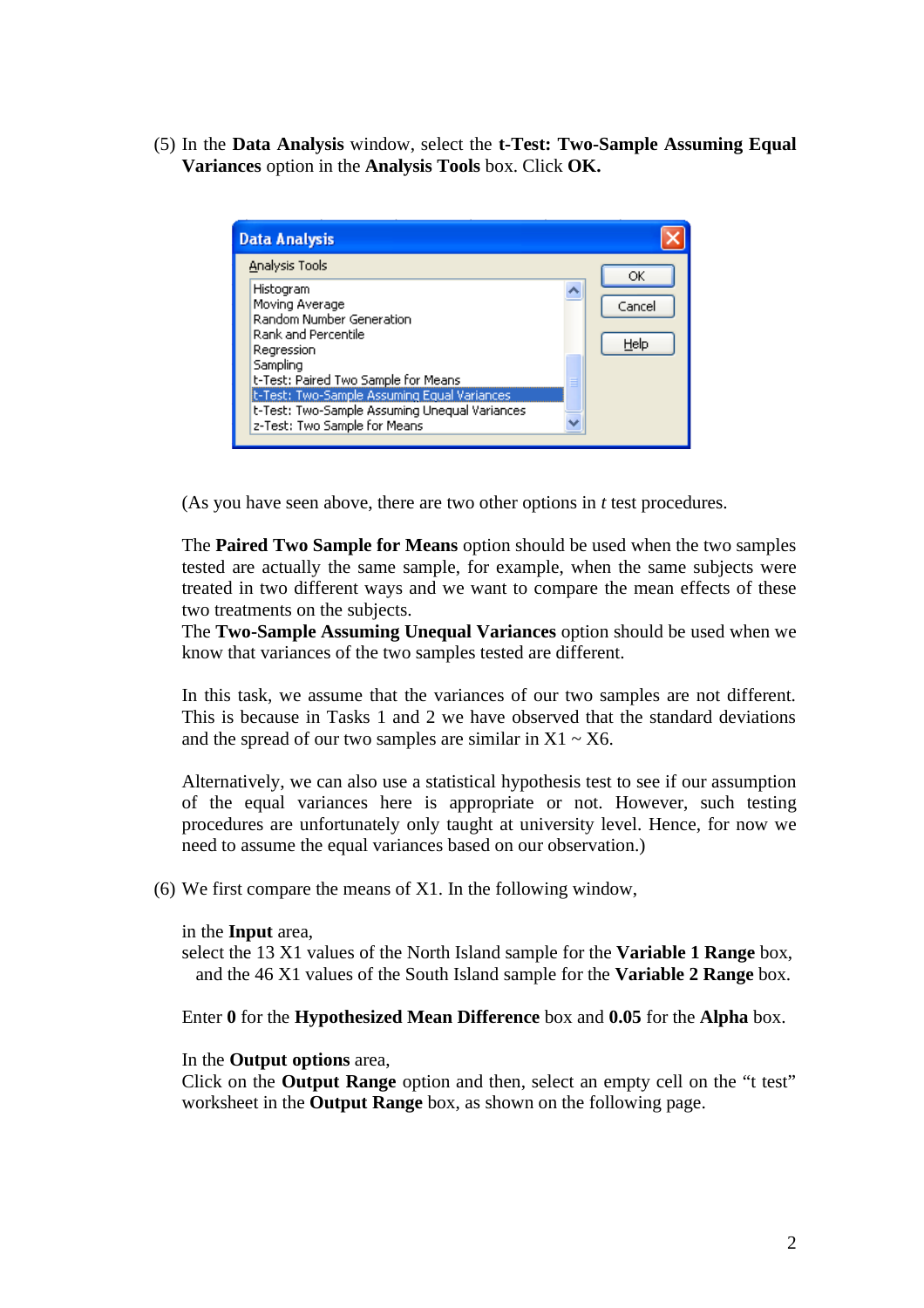| t-Test: Two-Sample Assuming Equal Variances                                                                  |                                                    |                      |
|--------------------------------------------------------------------------------------------------------------|----------------------------------------------------|----------------------|
| Input<br>Variable 1 Range:<br>Variable 2 Range:<br>Hypothesized Mean Difference:<br>Labels<br>Alpha:<br>0.05 | ٧.<br>\$B\$2:\$B\$14<br>ъ.<br>\$B\$15:\$B\$60<br>0 | ОК<br>Cancel<br>Help |
| Output options<br>⊙ Output Range:<br>New Worksheet Ply:<br>New Workbook                                      | \$I\$1<br>۸.                                       |                      |

Click **OK**. Then, the following result should appear.

|                                             |          | K                       |  |
|---------------------------------------------|----------|-------------------------|--|
| t-Test: Two-Sample Assuming Equal Variances |          |                         |  |
|                                             |          |                         |  |
|                                             |          | Variable 1   Variable 2 |  |
| Mean                                        |          | 304.5385 281.6087       |  |
| Variance                                    |          | 120.1026 99.48792       |  |
| Observations                                | 13       | 46                      |  |
| Pooled Variance                             | 103.8278 |                         |  |
| Hypothesized Mean Difference                | П        |                         |  |
| df                                          | 57       |                         |  |
| t Stat                                      | 7.164193 |                         |  |
| P(T<=t) one-tail                            | 8.47E-10 |                         |  |
| t Critical one-tail                         | 1.672029 |                         |  |
| P(T<=t) two-tail                            | 1.69E-09 |                         |  |
| t Critical two-tail                         | 2.002465 |                         |  |
|                                             |          |                         |  |

Note that this *t* test used the pooled variance of 103.83 to estimate the equal variances of the two samples.

Because we are testing the hypotheses: (1) the means of the two samples are the same vs. (2) the mean of the North Island sample is larger than that of the South Island sample, we should look at the value of 8.47E-10 (=  $8.47 \times 10^{-10}$  = 0.000000000847) in the **P(T<=t) one-tail** row.

Then, because  $8.47E-10 \le 0.05$ , we now know that our hypothesis (1), that is, the means of the two samples are the same, must be rejected. In other words, the data provides strong evidence to support our hypothesis (2), that is, the mean of the North Island sample is larger than that of the South Island sample.